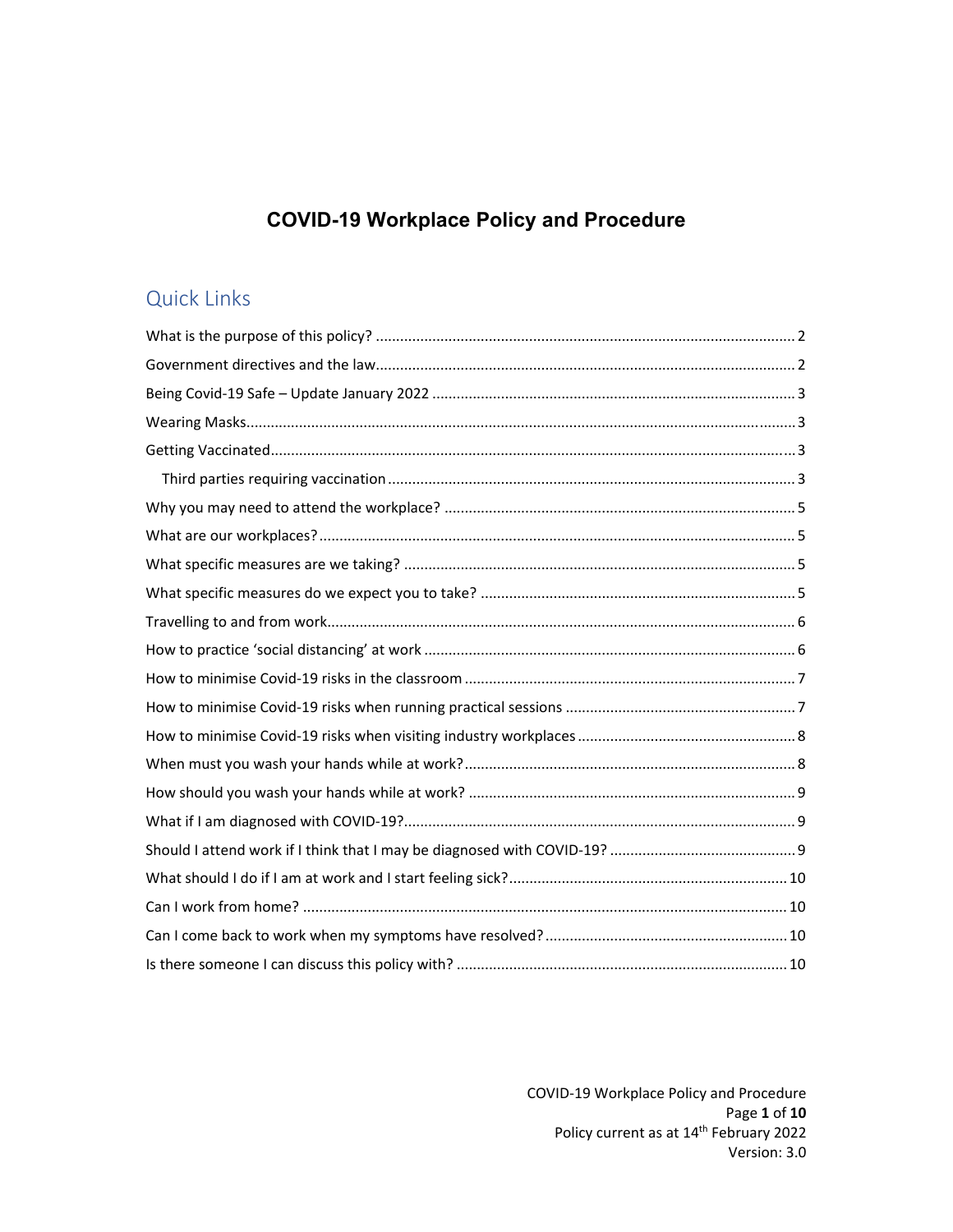# What is the purpose of this policy?

We take the welfare and wellbeing of our employees, clients and students seriously. This policy outlines our procedures for employees and contractors who remain in our workplace (including training venues that we lease or hire), or who are required to return to the workplace due to operational requirements during the COVID‐19 pandemic.

## Government directives and the law

This policy represents our approach to dealing with the COVID‐19 pandemic. However, this policy is in all respects subject to any overriding Government directive or law. For example, if the Government mandates that you must remain at home, or that our workplace must close, then such directive overrides this policy.

We refer you to the Tasmanian Government's website: https://coronavirus.tas.gov.au/ and the Commonwealth's website: https://www.australia.gov.au/ which contain the latest information on Government policy on COVID‐19.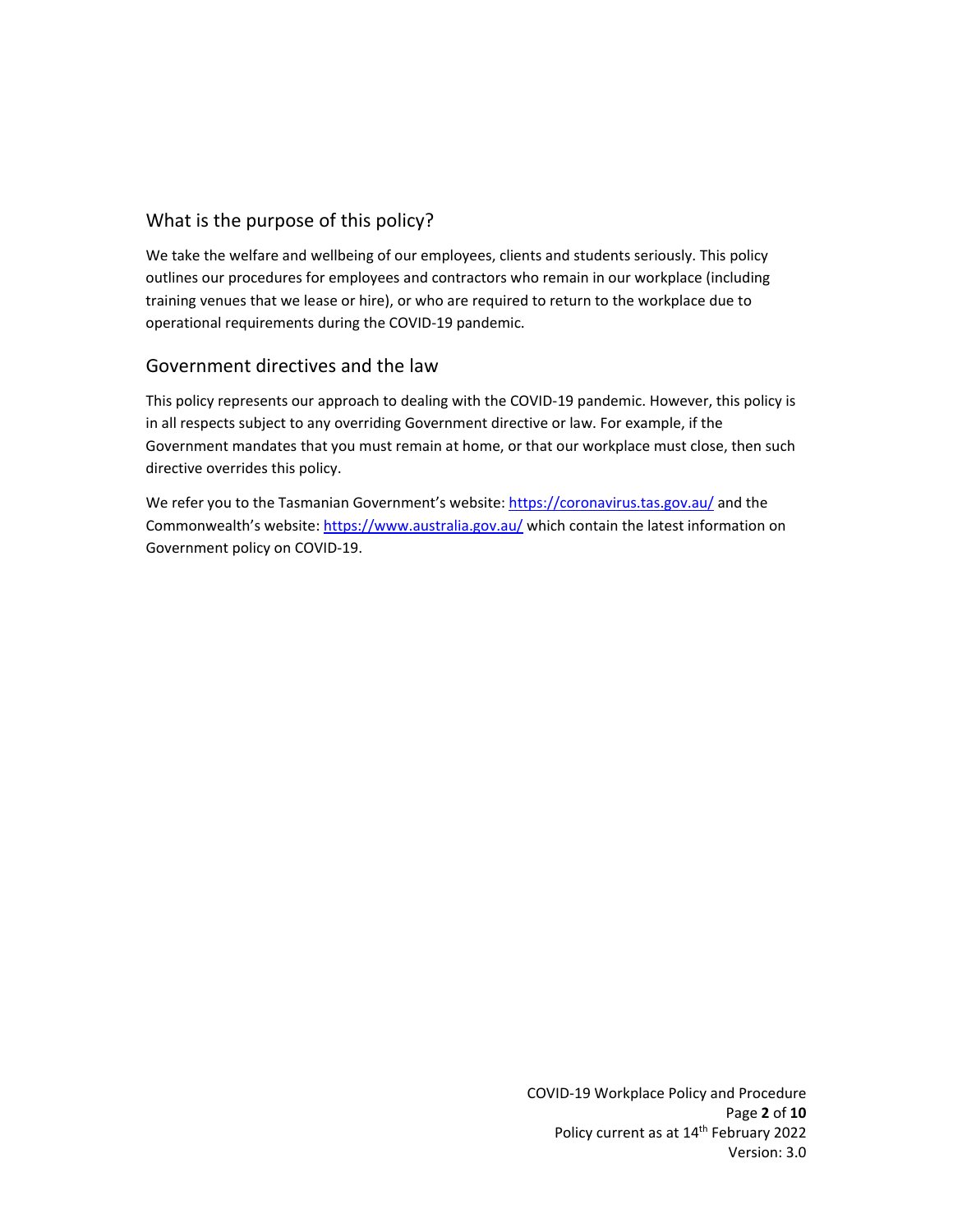# Being Covid‐19 Safe – Update January 2022

You must not attend any class or visit or enter any GlobalNet Academy premises, including premises that our not ours but we are using, if you identify with any of the following:

- Have any COVID-19 symptoms
- Are COVID-19 positive
- Are awaiting a COVID-19 test result
- Are a close contact of any confirmed case
- Are subject to quarantine or isolation requirements.

In addition, everyone must:

- Ensure that they maintain appropriate social distancing (at least 1.5 metres apart)
- Frequently wash their hands for at least 20 seconds with soap and water or by using an alcohol‐based hand sanitiser and to practise good hygiene
- Clean up after you leave a class ready for the next class  $1$

#### Wearing Masks

All students and trainers of GlobalNet Academy must wear masks indoors while on GlobalNet Academy premises. You can find more information about the requirement to wear masks on the Tasmanian Government's website here: https://www.coronavirus.tas.gov.au/keeping‐yourself‐ safe/face‐masks/mandatory‐mask‐wearing‐in‐public

#### Getting Vaccinated

**We strongly encourage all students and trainers to be fully vaccinated against Covid‐19**. Whilst we strongly encourage vaccination, we are not mandating that either students or trainers be fully vaccinated. This may change as circumstances and public health orders change.

#### Third parties requiring vaccination

We will pass on vaccination mandates beyond our control. For example, where a venue that GlobalNet Academy uses requires people to be vaccinated, you will need to be vaccinated in order to participate.

<sup>1</sup> https://business.gov.au/risk‐management/emergency‐management/coronavirus‐information‐and‐support‐ for‐business/keep‐you‐and‐your‐employees‐safe‐during‐covid‐19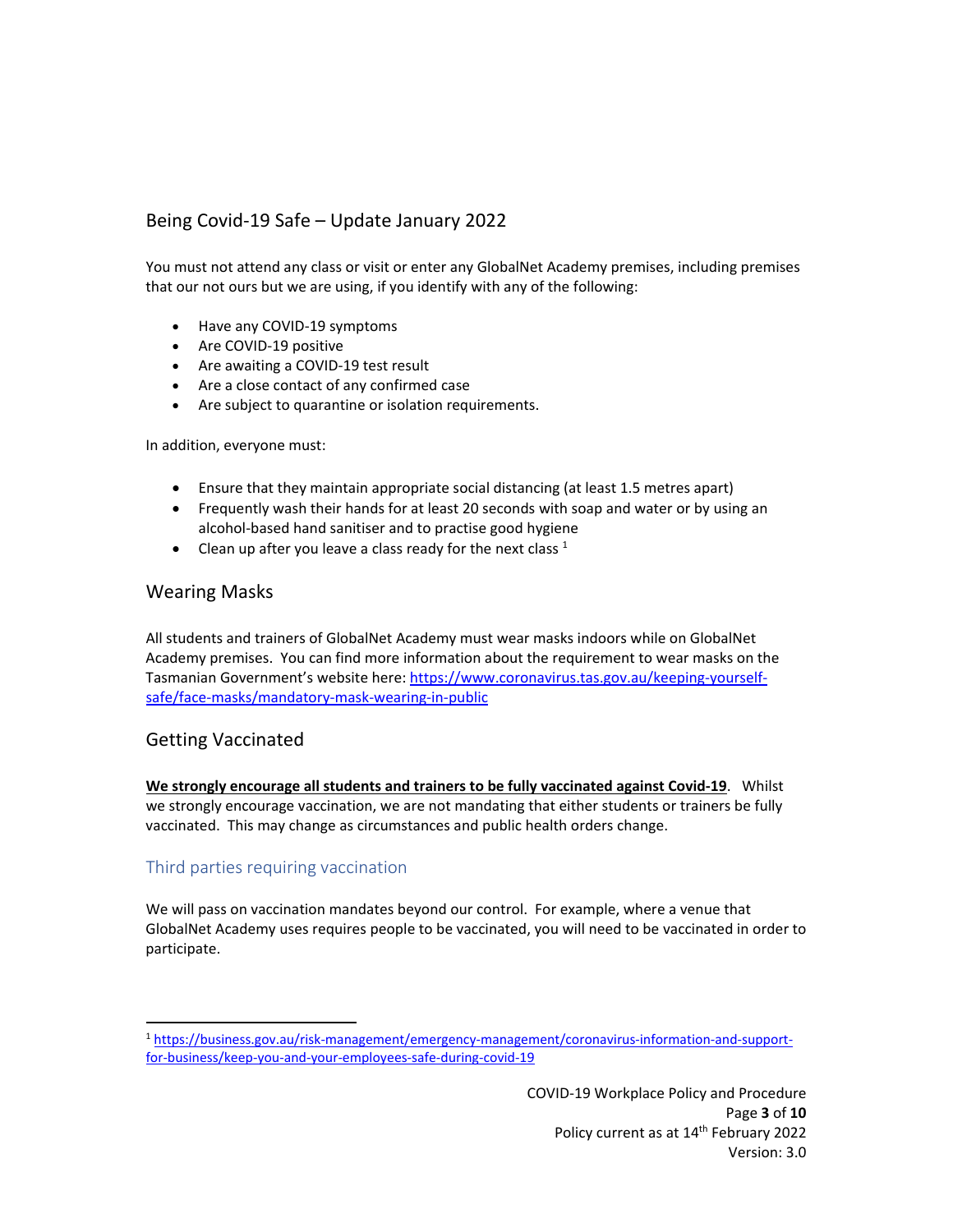Currently, vaccination in Australia is voluntary. GlobalNet Academy will follow the position of the Australian Government on voluntary vaccination<sup>2</sup>.

<sup>2</sup> https://www.health.gov.au/initiatives-and-programs/covid-19-vaccines/is-it-true/is-it-true-are-covid-19vaccines‐mandatory‐in‐australia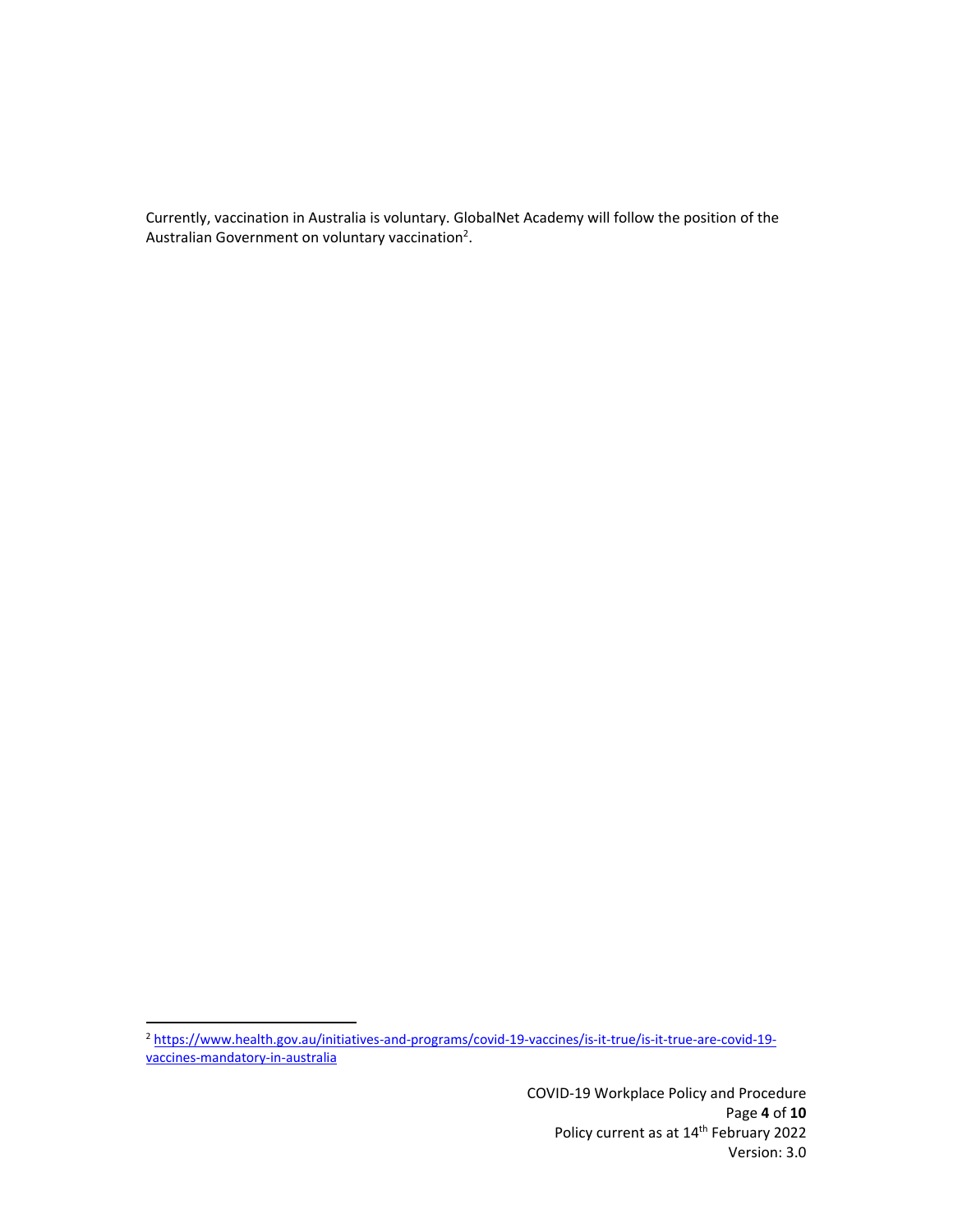# Why you may need to attend the workplace?

Depending on your role, you may be required to attend the workplace during the Covid‐19 pandemic period. Your health and safety are paramount to us and we actively review our Covid‐19 response and take appropriate steps to ensure that our workplace remains safe and COVID‐19 free.

## What are our workplaces?

As a training organisation, we use a variety of venues as our places of work. Some of these include venues that are in our direct control (such as the office at 61 Derwent Park Road), others may be hired or leased for specific reasons or projects (such as training venues or industry worksites). Collectively, these are our "workplaces." Wherever you work, you are required to ensure that you take reasonable precautions to remain safe and follow the guidelines in this policy.

## What specific measures are we taking?

To promote the health and safety our staff and contractors who are required to attend the workplace, we will:

- Endeavour to provide and maintain a safe working environment for all stakeholders
- Provide information, instruction, and supervision to you so far as we can to promote your health and safety
- Provide adequate facilities for you to practice good hygiene. This includes hand sanitiser, soap, disinfectant spray, tissues, and where relevant, face masks
- Consult with you about work health and safety issues relevant to this outbreak
- Integrate work health and safety issues into all of our decision making
- Put in place mechanisms for monitoring work health and safety issues; and
- Take any health concerns raised by you seriously.

## What specific measures do we expect you to take?

While performing your duties in the workplace, and travelling to and from work, you must:

- Follow this policy
- Take reasonable care to ensure your own health and safety, and that of your colleagues, clients, and students
- Not place others at risk or jeopardise the safety of the work environment by any act or omission. For example, coming to work whilst unwell
- Follow any safe work procedures or protocols that we implement from time to time
- Cooperate with us to meet our statutory work health and safety obligations

COVID‐19 Workplace Policy and Procedure Page **5** of **10** Policy current as at 14<sup>th</sup> February 2022 Version: 3.0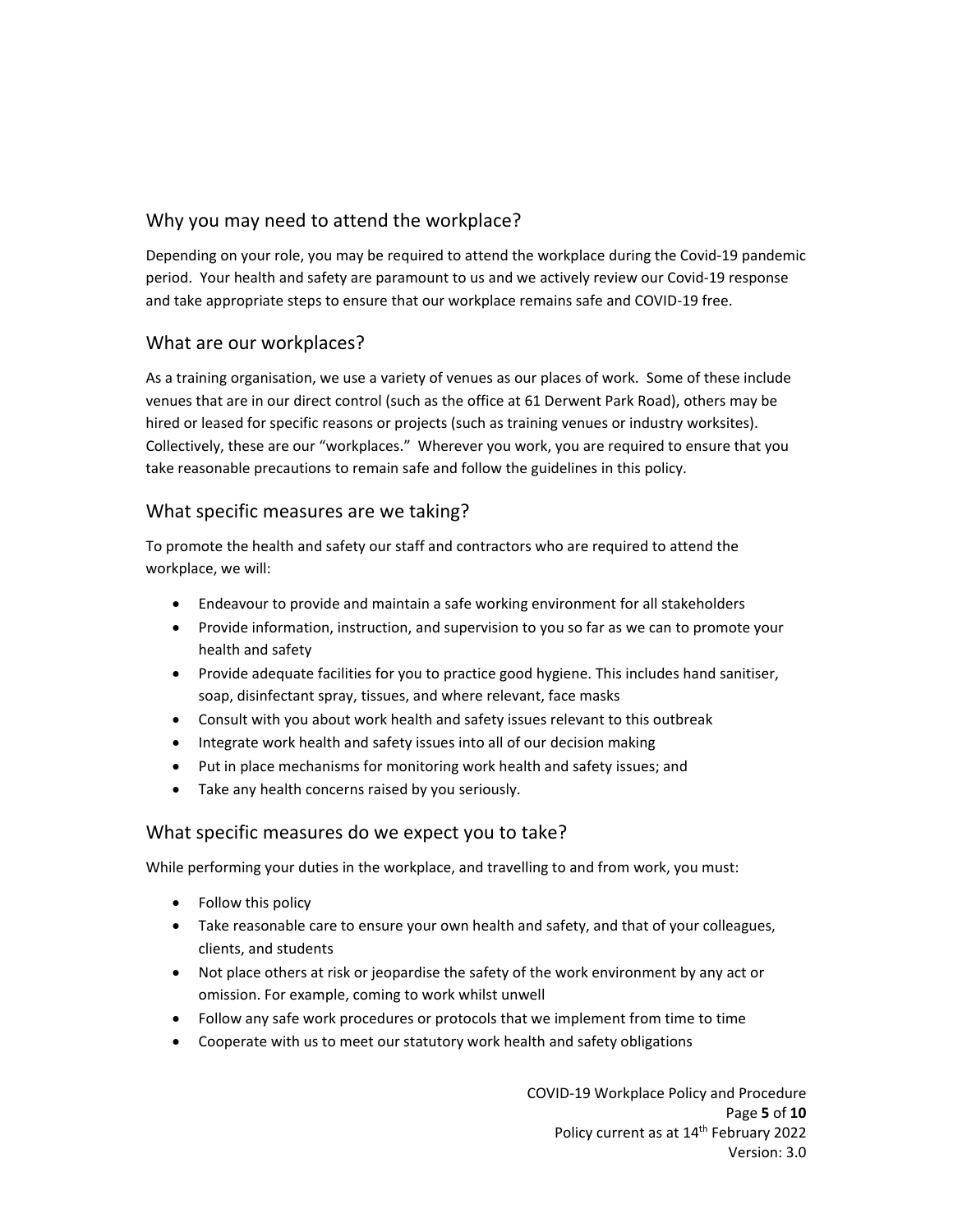- Observe social distancing
- Not attend work if you feel unwell or if you believe you may have come into contact with someone who is unwell
- Regularly take steps to clean up or wipe down any surfaces that you have used
- Practice cough etiquette (keep away from other people, cover coughs and sneezes with disposable tissues or clothing); and
- Wash your hands thoroughly and regularly.

## Travelling to and from work

If you are required to attend work, we urge you to travel to and from the workplace by means of private transport to limit the potential of contracting COVID‐19. If you are unable to travel to and from the workplace by means of private transport, please always use appropriate social distancing and hygiene practices when using public transport. More information about the current guidelines on transport can be found here: https://coronavirus.tas.gov.au/families‐community/transport

## How to practice 'social distancing' at work

Whilst at the workplace, you will be required to follow social distancing rules. Such steps include:

- Distancing yourself from other persons who may be required to attend the workplace
- If you are working near other employees, ensuring that you are at least 1.5 to 2 metres away (preferably at opposite ends of the workplace or in different rooms)
- Not shaking hands to greet others
- Cancelling non-essential meetings. If needed, holding meetings via video conferencing or phone call
- Ensure that current people gathering restrictions are observed
- Holding any essential meetings outside in the open air
- Promoting good hand, sneeze, and cough hygiene
- Using hand sanitiser frequently
- Eating lunch at your desk or outside rather than in a group setting
- Regularly cleaning and disinfecting surfaces that many people touch
- Opening windows and avoiding the use of air conditioning if possible
- Limiting food handling and sharing of food in the workplace; and
- Avoiding non‐essential travel.

Hand sanitiser and hand-washing liquid are readily available for your use throughout our workplace.

COVID‐19 Workplace Policy and Procedure Page **6** of **10** Policy current as at 14<sup>th</sup> February 2022 Version: 3.0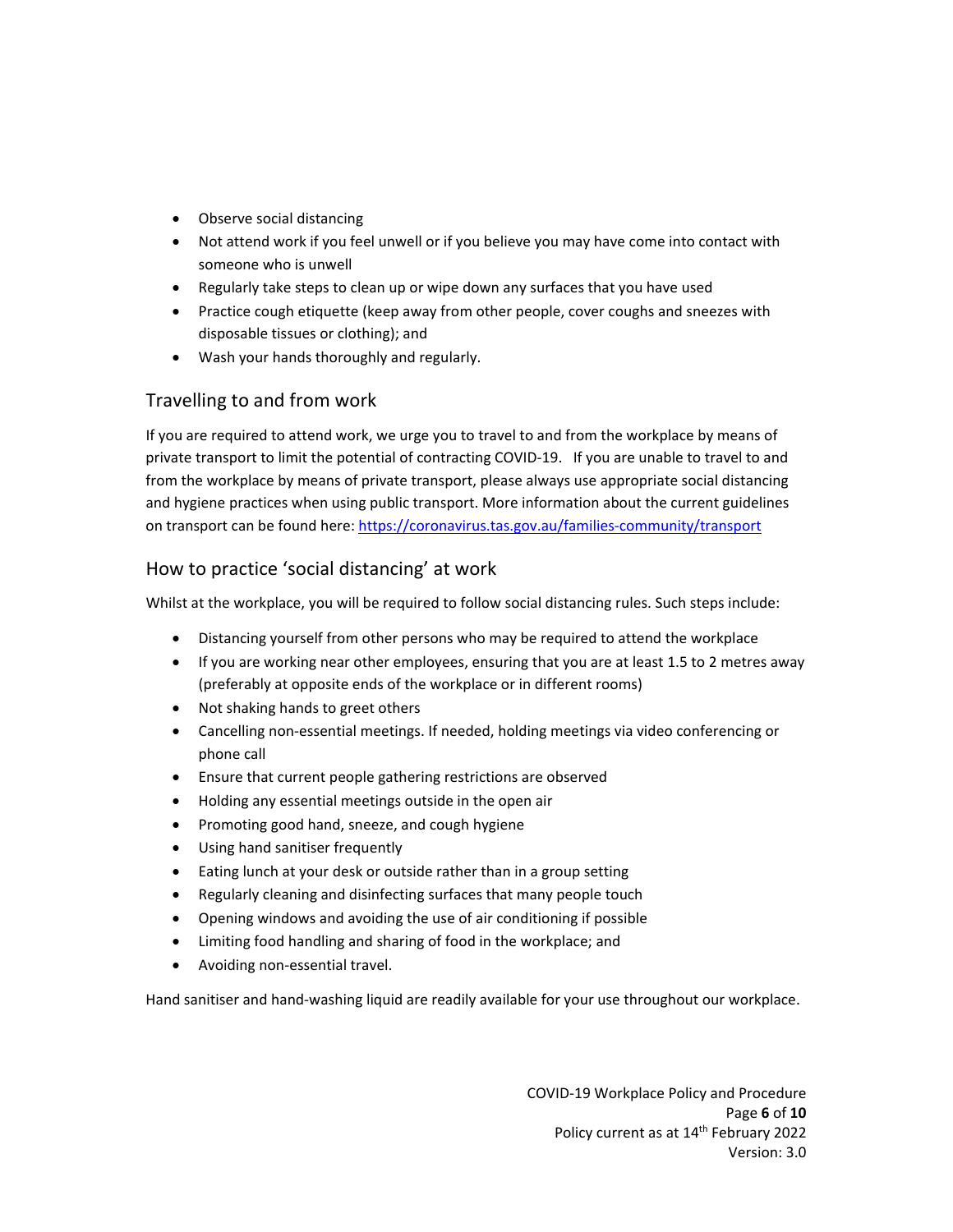## How to minimise Covid‐19 risks in the classroom

If you are running a class with students physically present, you are still required to follow social distancing rules. Such steps include:

- Following any venue specific guidelines. Most of our venues are part of the education system and should have Education department guidelines on being Covid‐19 safe. Follow these.
- Distancing yourself from students
- Reminding students to practice social distancing as per current government guidelines
- Checking that the classroom is sufficiently large to accommodate the student numbers. The current ratio is 2 square metres per student
- Arranging tables so that students are physically separated from each other by at least 1.5 metres. Students from the same household may sit together
- Reminding students not to shake hands or hug each other as a greeting
- Ensuring students use hand sanitiser BEFORE they use any tools
- If using tools in the classroom, ensuring students spray tools they use with the sanitising spray before and after use
- Ensuring that current gathering restrictions are observed
- Reminding students to practice good hand, sneeze, and cough hygiene
- Ensuring that hand sanitiser is freely available to students and that they use this. We will provide hand sanitiser for you and students. Ensure that you regularly check that you have sufficient and if not, please order from the office
- Ensuring students clean and disinfect their workspaces before they leave for the day
- Reminding students to limiting food handling and sharing of food

#### How to minimise Covid‐19 risks when running practical sessions

If you are running a practical session with students physically present, these are the steps that you need to take to minimise the risk of Covid‐19 infection:

- Following any venue specific guidelines. Most of our venues are part of the education system and should have Education department guidelines on being Covid‐19 safe. Follow these.
- Distancing yourself from students
- Reminding students to practice social distancing as per current government guidelines
- Checking that the location is sufficiently large to accommodate the student numbers. The current ratio is 2 square metres per student. In some cases, this may mean limiting student access to certain areas (such as propagation sheds)

COVID‐19 Workplace Policy and Procedure Page **7** of **10** Policy current as at 14<sup>th</sup> February 2022 Version: 3.0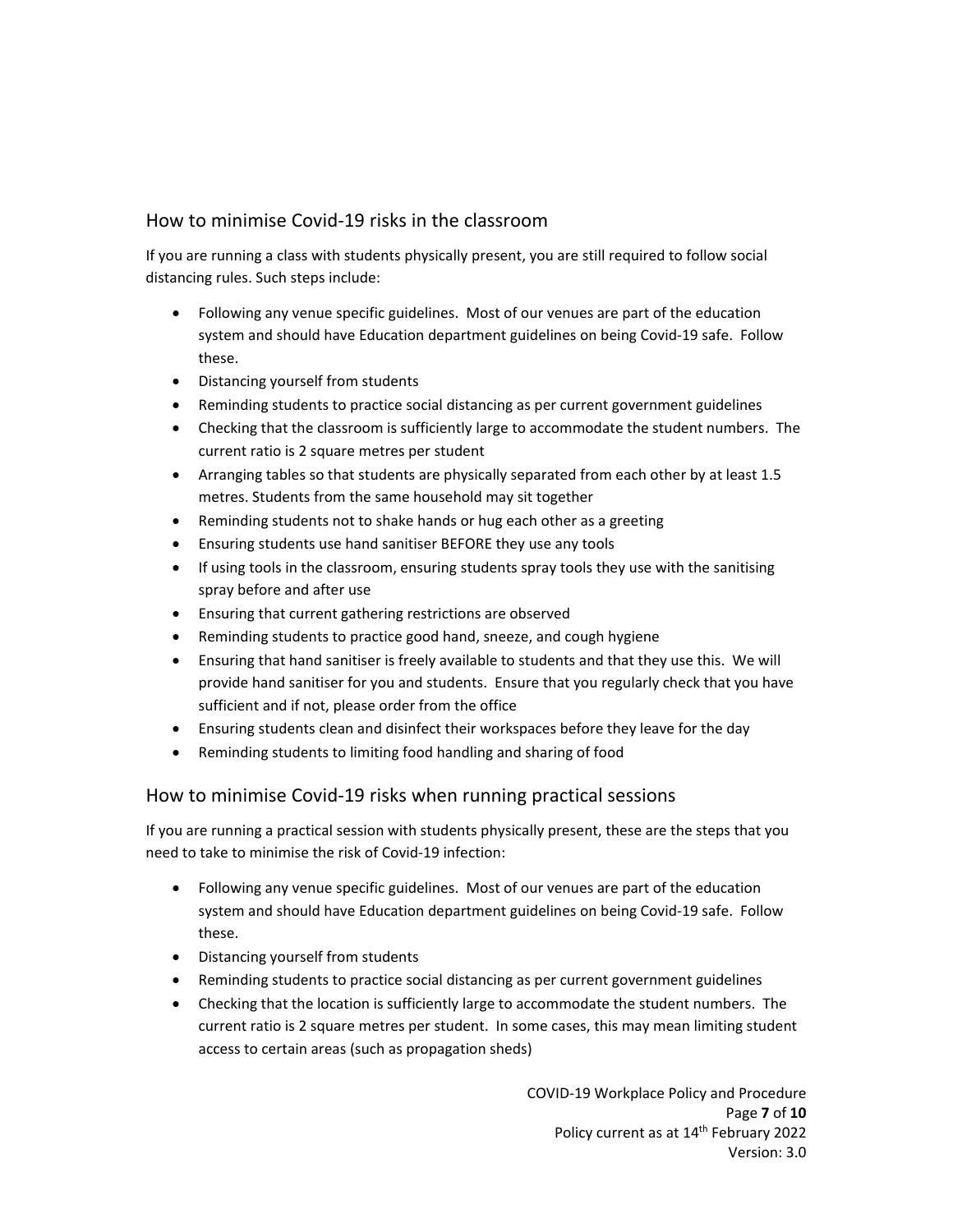- Reminding students not to shake hands or hug each other as a greeting
- Ensuring students use hand sanitiser BEFORE they use any tools
- Ensuring students spray tools they use with the sanitising spray before and after use
- Ensuring that current gathering restrictions are observed
- Reminding students to practice good hand, sneeze, and cough hygiene
- Ensuring students clean and disinfect surfaces that many people touch
- Reminding students to limiting food handling and sharing of food

## How to minimise Covid‐19 risks when visiting industry workplaces

If you are running a practical session with students physically present, these are the steps that you need to take to minimise the risk of Covid‐19 infection:

- Checking that the location will accept students AND that it has sufficient space to accept student numbers. This may mean that student numbers may be limited for excursions and/or excursions are split into two visits to accommodate student numbers
- Following any specific guidelines related to the industry workplace that are not inconsistent or dilute this policy
- Distancing yourself from students as best as possible. Distancing rules do not apply to private vehicles or commercial passenger travel (https://coronavirus.tas.gov.au/familiescommunity/transport) but common sense and good hygiene should always prevail
- Reminding students to practice social distancing as per current government guidelines, with the exception noted above
- Reminding students not to touch anything (within reason) at the industry workplace unless it forms part of the excursion requirements
- Ensuring students use hand sanitiser BEFORE they leave on the excursion
- Ensuring students spray any tools they use with the sanitising spray that they will be provided with before and after use
- Ensuring that current gathering restrictions are observed
- Reminding students to practice good hand, sneeze and cough hygiene
- Ensuring students clean and disinfect surfaces that many people touch

#### When must you wash your hands while at work?

We urge you to wash your hands as frequently as possible. Some keys times to wash your hands throughout the day at the workplace include:

 After you have been in a public place and touched an item or surface that may be frequently touched by other people, such as door handles, tables, and monitors

> COVID‐19 Workplace Policy and Procedure Page **8** of **10** Policy current as at 14<sup>th</sup> February 2022 Version: 3.0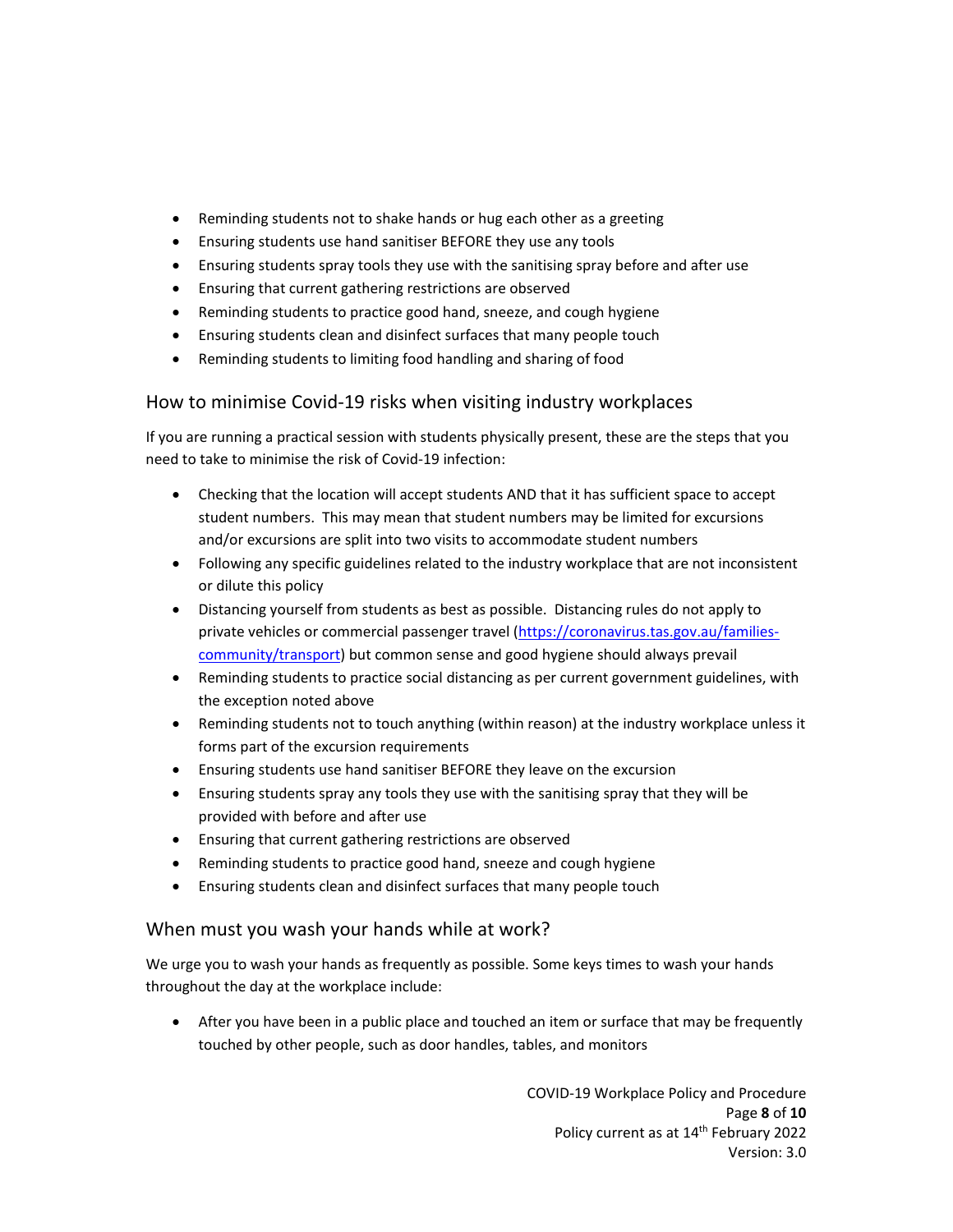- Before touching your eyes, nose, or mouth
- Before, during, and after preparing food
- Before and after treating a cut or wound
- After using the toilet
- After blowing your nose, coughing, or sneezing; and
- After touching rubbish

## How should you wash your hands while at work?

Washing your hands is one of the most effective ways to prevent the spread of germs. Clean hands can stop germs spreading from one person to another. You must ensure that you wash your hands properly. This can be done by following the following protocol:

- Wet your hands with clean, running water (warm or cold), turn off the tap, and apply soap
- Lather your hands by rubbing them together with the soap. Lather the backs of your hands, between your fingers, and under your nails
- Scrub your hands for at least 40 seconds. Refer to the "How to Handwash poster" if you need more guidance on hand washing
- Rinse your hands well under clean, running water; and
- Dry your hands using a clean towel or air dry them

## What if I am diagnosed with COVID‐19?

If you are diagnosed with COVID‐19, you must

- Immediately inform us via email or a telephone call
- **Not attend the workplace** under any circumstances; and
- Follow the advice of your medical practitioner.

## Should I attend work if I think that I may be diagnosed with COVID‐19?

If you think that you may have symptoms of coronavirus, you should immediately do the following:

- Inform us via email or a telephone call
- **Not attend the workplace** under any circumstances; and
- Immediately seek medical advice

If you have flu like symptoms for more than a day, we strongly encourage you to get a free Covid‐19 test. You can do this by either getting a referral from your doctor or calling the Covid‐19 hotline. You can find out more about Covid‐19 testing in Tasmania here: https://www.coronavirus.tas.gov.au/keeping‐yourself‐safe/testing‐for‐covid19. If you do get a

> COVID‐19 Workplace Policy and Procedure Page **9** of **10** Policy current as at 14<sup>th</sup> February 2022 Version: 3.0